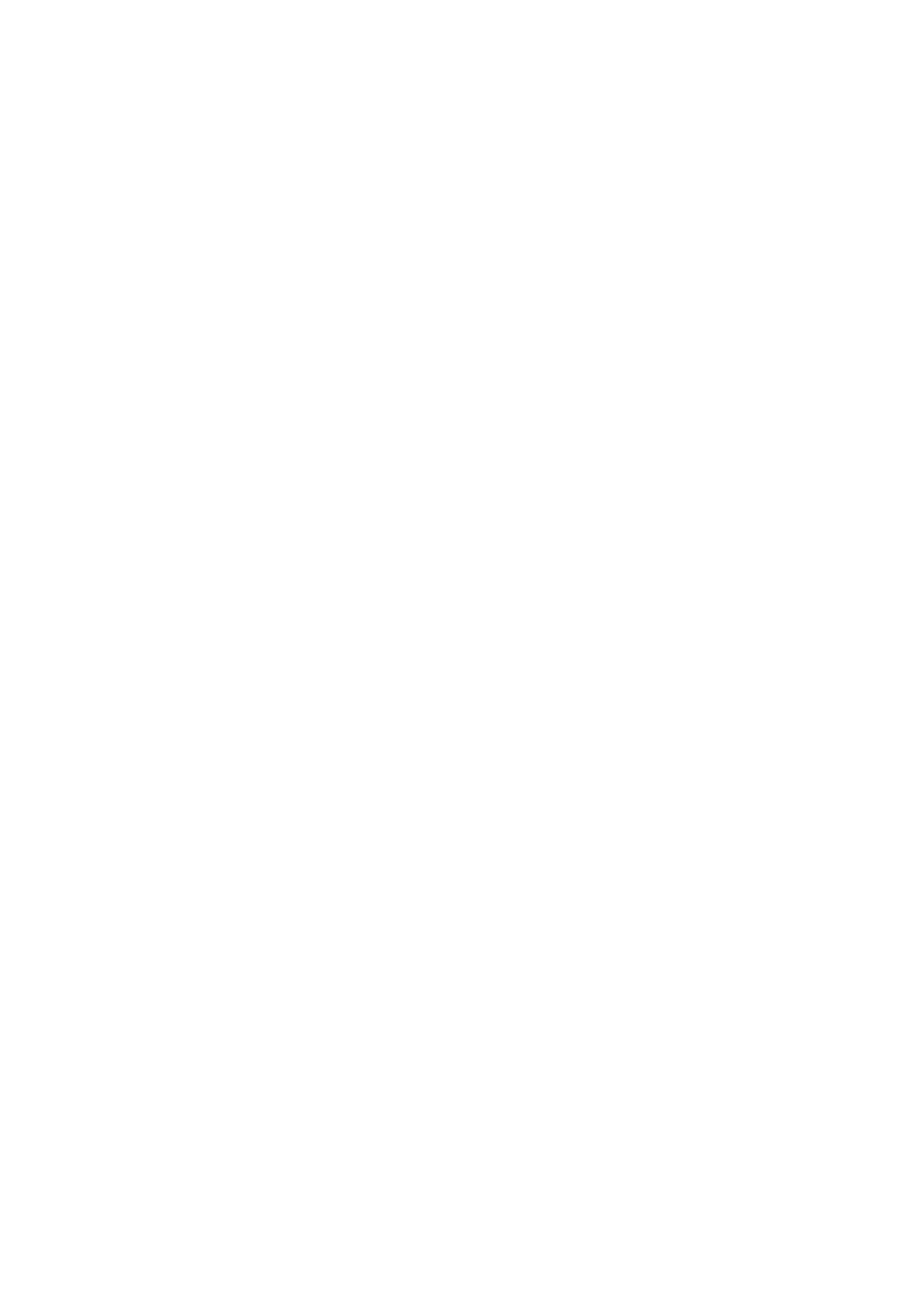*I certify that this public bill, which originated in the Legislative Assembly, has finally passed the Legislative Council and the Legislative Assembly of New South Wales.*

> *Clerk of the Legislative Assembly. Legislative Assembly, Sydney, , 2012*



New South Wales

# **Education Amendment (Record of School Achievement) Bill 2012**

Act No , 2012

An Act to amend the *Education Act 1990* to replace the School Certificate with the Record of School Achievement; and for related purposes.

*I have examined this bill and find it to correspond in all respects with the bill as finally passed by both Houses.*

*Assistant Speaker of the Legislative Assembly.*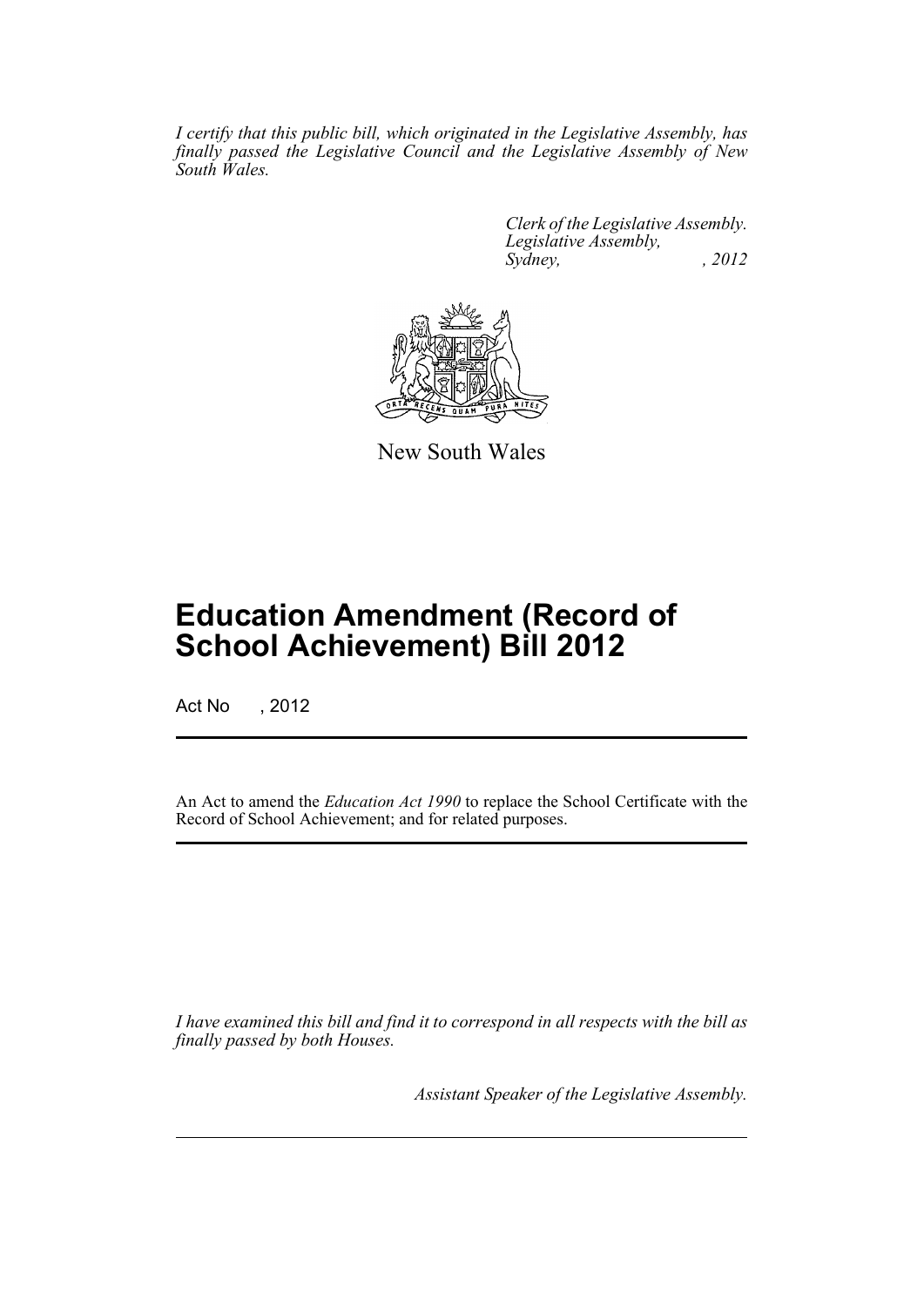## <span id="page-3-0"></span>**The Legislature of New South Wales enacts:**

## **1 Name of Act**

This Act is the *Education Amendment (Record of School Achievement) Act 2012*.

## <span id="page-3-1"></span>**2 Commencement**

This Act commences on the date of assent to this Act.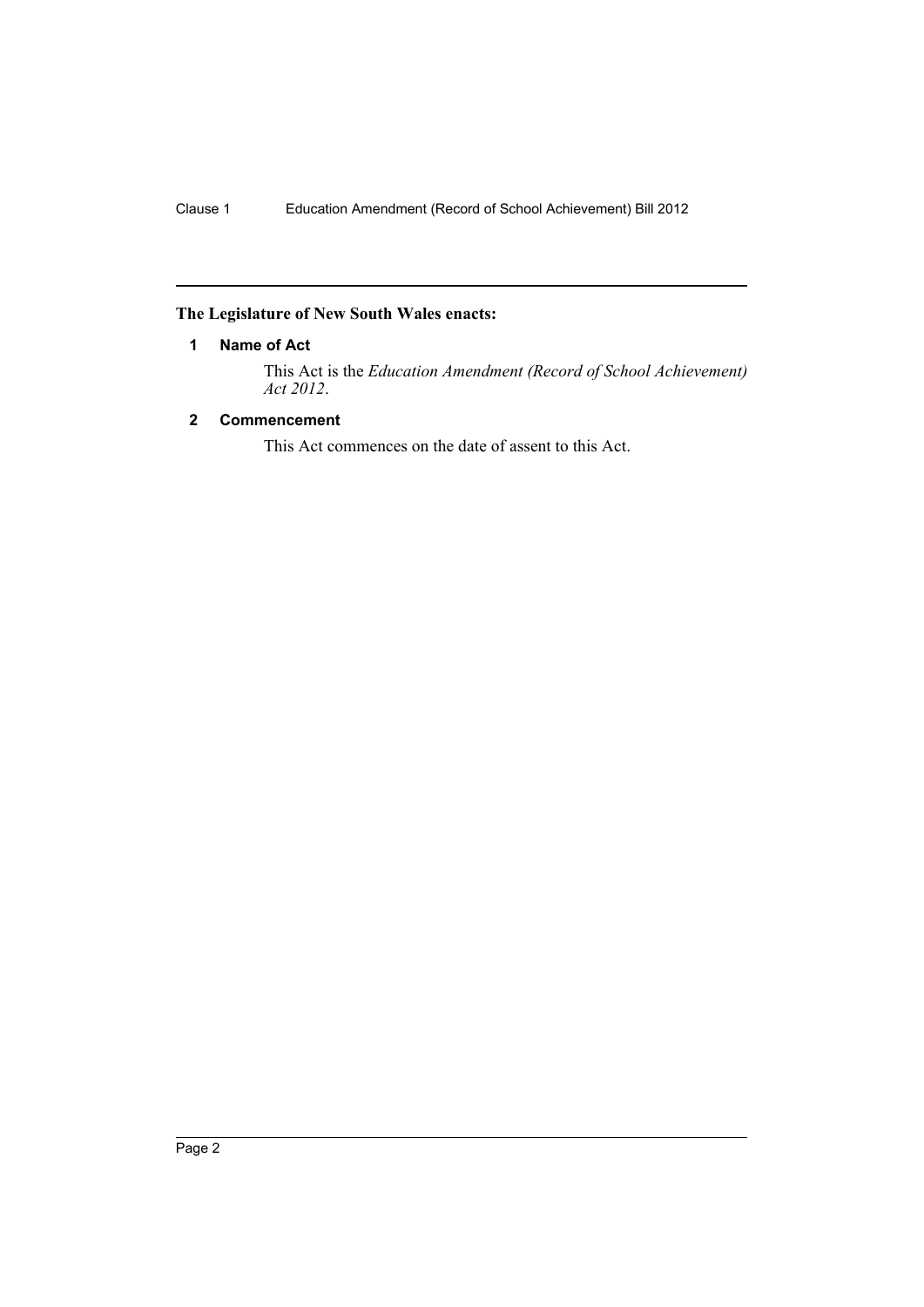Amendment of Education Act 1990 No 8 Schedule 1

# <span id="page-4-0"></span>**Schedule 1 Amendment of Education Act 1990 No 8**

#### **[1] Section 3 Definitions**

Omit "a School Certificate" from the definition of *recognised certificate* in section 3 (1).

Insert instead "a Record of School Achievement".

## **[2] Section 5 Principal objects of this Act**

Omit "the curriculum for School Certificate and Higher School Certificate candidates" from section 5 (a).

Insert instead "the curriculum for candidates for the Record of School Achievement and the Higher School Certificate".

## **[3] Section 5 (e)**

Omit the paragraph. Insert instead:

- (e) to provide for the grant of Records of School Achievement and Higher School Certificates and for the accreditation of non-government schools that are competent to present candidates for them.
- **[4] Section 10 Minimum curriculum for secondary education (Years 7 to 10)** Omit "School Certificate" from section 10 (1) and (2) wherever occurring. Insert instead "Record of School Achievement".

# **[5] Section 11 Curriculum for Record of School Achievement candidates**  Omit "School Certificate" wherever occurring.

Insert instead "Record of School Achievement".

**[6] Section 17 Additional curriculum requirements for government schools** Omit "the School Certificate" from section 17 (2).

Insert instead "the Record of School Achievement".

# **[7] Section 18A Publication of school results**

Omit paragraph (b) of the definition of *school results* in section 18A (1). Insert instead:

> (b) results of recognised certificate examinations and related assessments,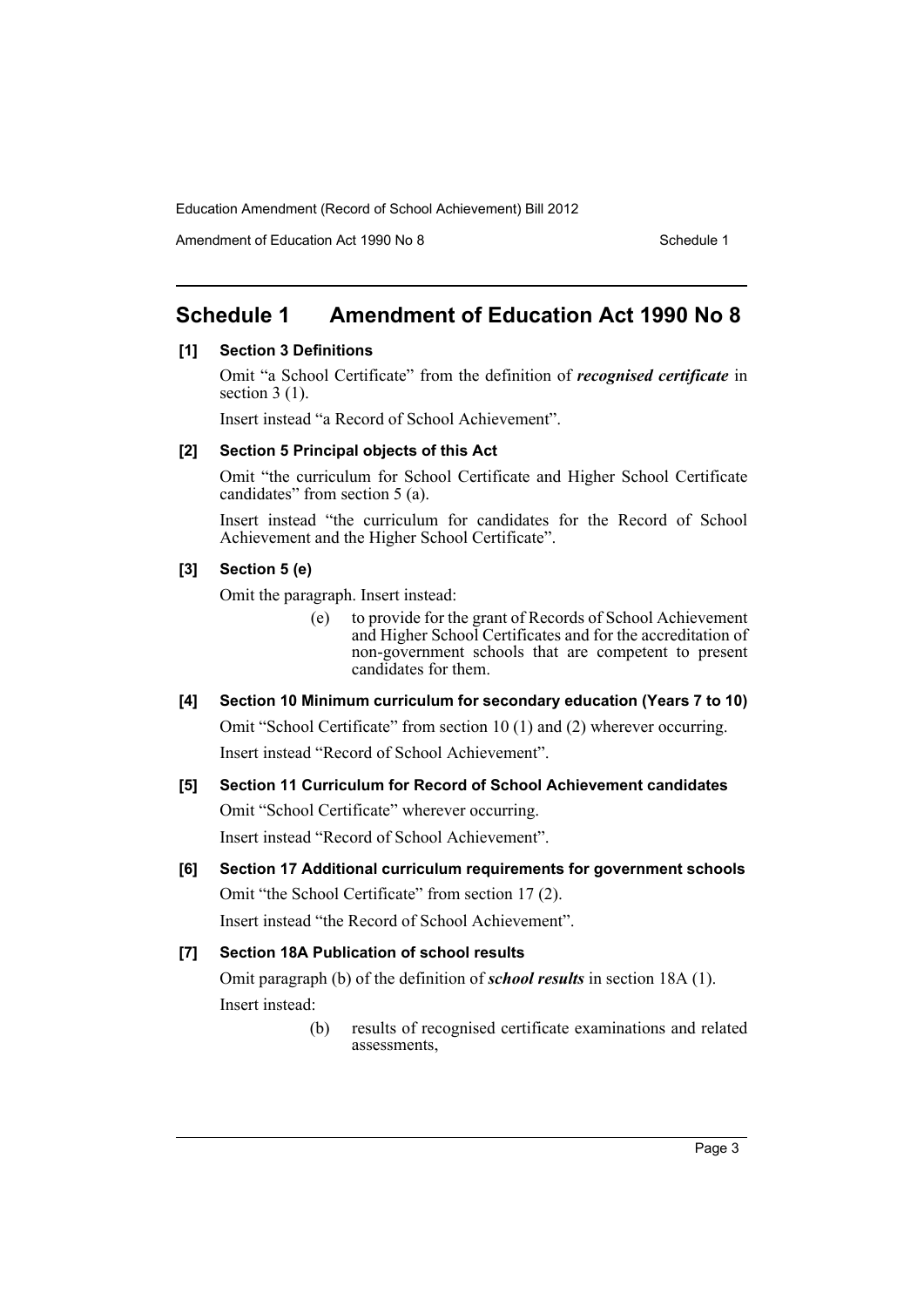Schedule 1 Amendment of Education Act 1990 No 8

#### **[8] Section 18A (6) (c)**

Omit "in the case of results of School Certificate or Higher School Certificate examinations and related assessments".

Insert instead "in the case of results of recognised certificate examinations and related assessments".

#### **[9] Part 8, heading and Part 8, Division 2, heading**

Omit "**Certificates**" wherever occurring. Insert instead "**Awards**".

**[10] Section 84 Accreditation of existing registered non-government schools** Omit the section.

#### **[11] Section 85 Applications for accreditation of registered non-government schools**

Omit "the School Certificate" from section 85 (1). Insert instead "the Record of School Achievement".

#### **[12] Section 93 Conducting school that is not accredited**

Omit "the School Certificate" from section 93 (1) and (2) wherever occurring. Insert instead "the Record of School Achievement".

#### **[13] Section 93 (1) and (2)**

Omit "that Certificate" wherever occurring. Insert instead "that award".

### **[14] Section 94**

Omit the section. Insert instead:

#### **94 Record of School Achievement**

- (1) Records of School Achievement are to be granted by the Board to students:
	- (a) who:
		- (i) have attended a government school, or
		- (ii) have attended a registered non-government school to which a current certificate of accreditation for presentation of candidates for the Record of School Achievement applies, or
		- (iii) have attended a school outside New South Wales recognised by the Board, and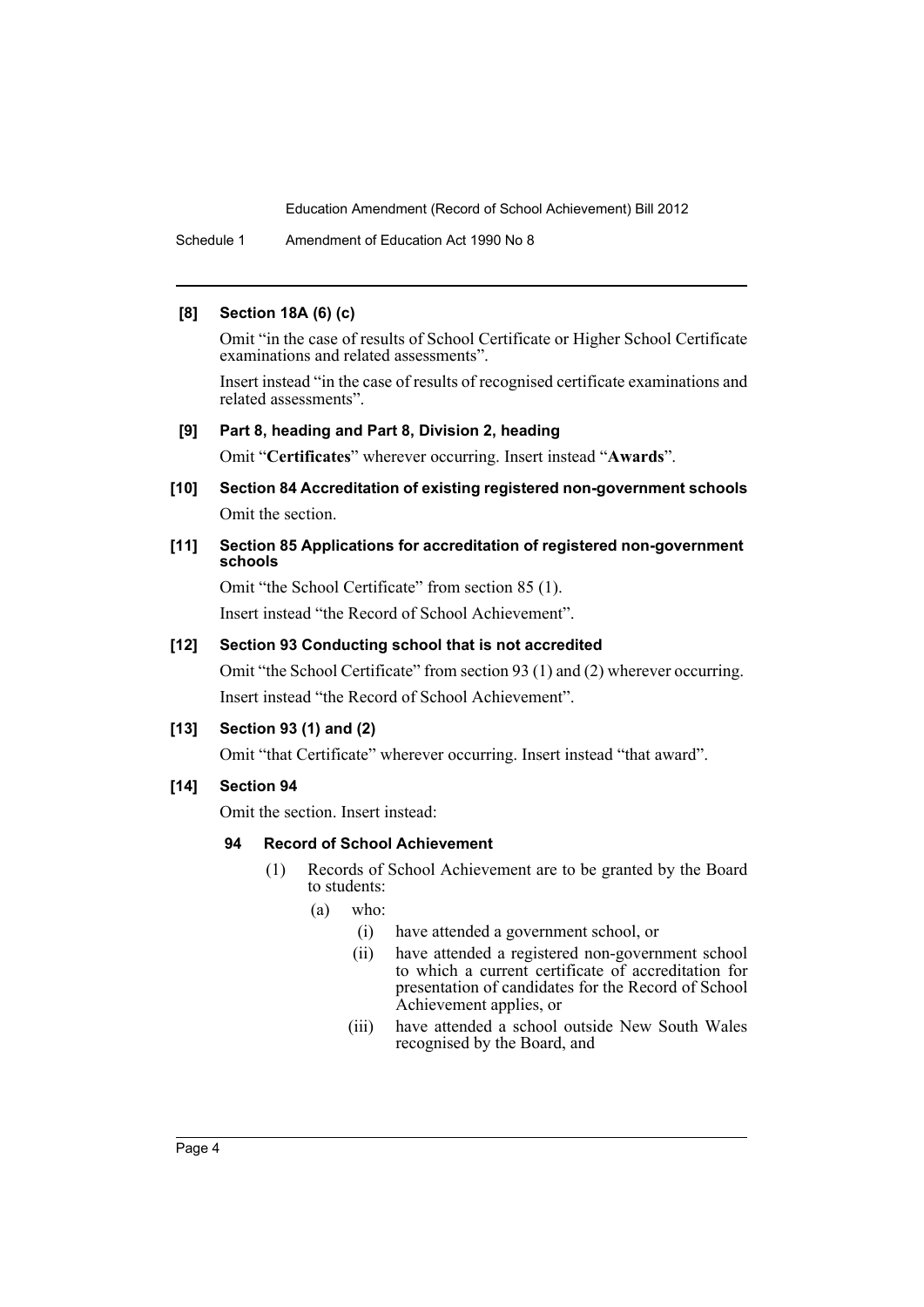Amendment of Education Act 1990 No 8 Schedule 1

- (b) who have participated, to the Board's satisfaction, in courses of study which have been determined under this Act as appropriate to be undertaken by candidates for the Record of School Achievement, and
- (c) who have been accepted by the Board as having satisfactorily completed those courses of study, and
- (d) who have, to the Board's satisfaction, undertaken the requisite examinations or other forms of assessment, and
- (e) who have complied with any requirements prescribed by the regulations or any requirements imposed by the Minister or the Board, and
- (f) who have completed Year 10.
- (2) The requisite examinations or other assessments may be conducted on a school-basis, but are to be moderated on a State-wide basis in the learning areas and in the manner determined by the Board.
- (3) The Board may refuse to grant a Record of School Achievement to a student whose attendance or application at school has been of such an unsatisfactory character that the granting of a Record of School Achievement would not, in the opinion of the Board, be justified.
- (4) Records of School Achievement are to be granted in the manner determined by the Board.

#### **[15] Section 95 Higher School Certificate**

Omit "School Certificate" from section 95 (1) (a).

Insert instead "Record of School Achievement".

#### **[16] Section 95A Award of Record of School Achievement or Higher School Certificate to students following special course of study**

Omit "the requirement in section 94 that a candidate for the School Certificate undertake a test referred to in section 94 (2)" from section 95A (1).

Insert instead "the requirement in section 94 that a candidate for the Record of School Achievement undertake an examination or other assessment referred to in section 94".

#### **[17] Section 97 Reconsideration of decisions**

Omit "a School Certificate" from section 97 (1).

Insert instead "a Record of School Achievement".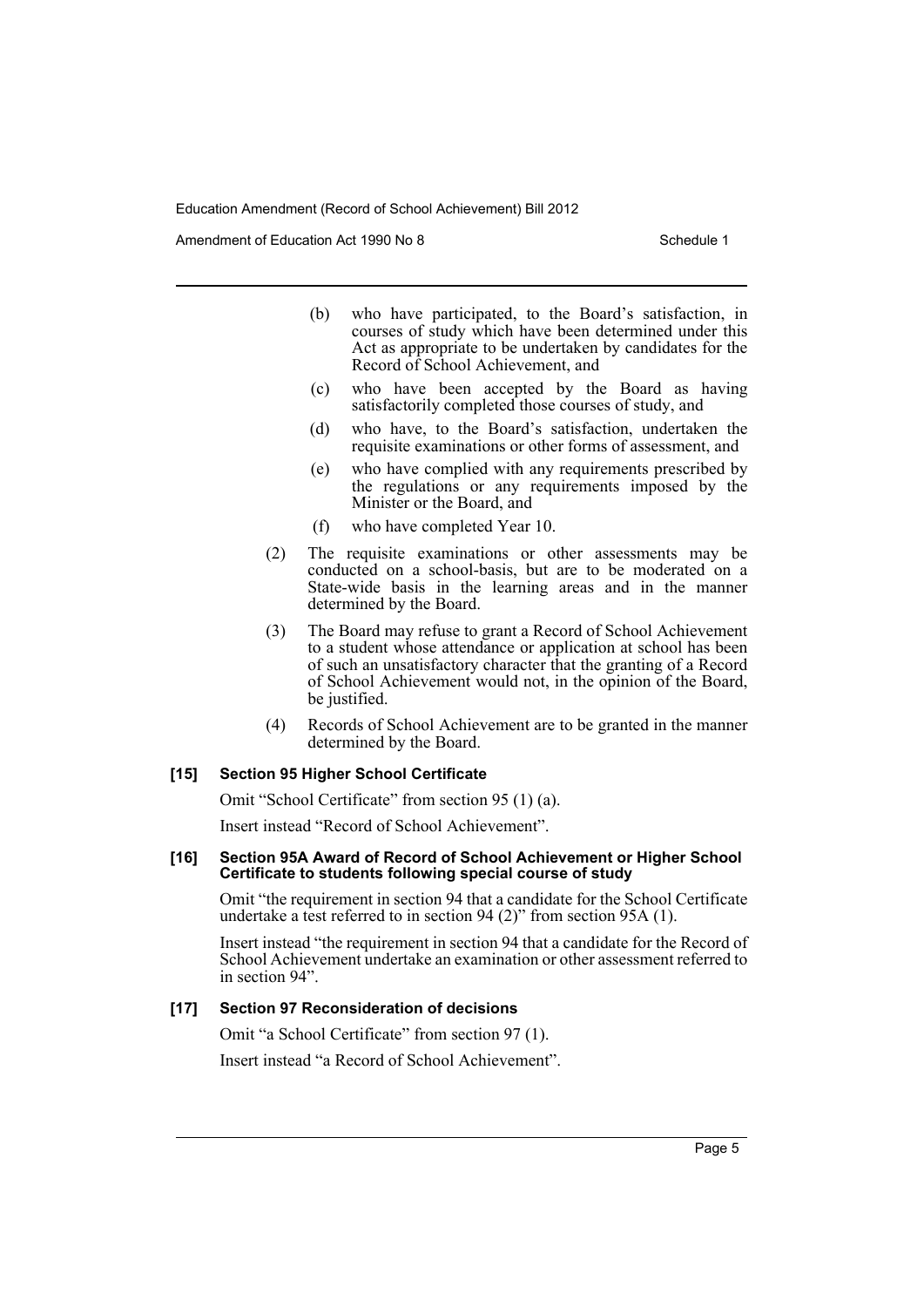Schedule 1 Amendment of Education Act 1990 No 8

#### **[18] Section 98**

Omit the section. Insert instead:

#### **98 Recording student results and activities and provision of transcript of study**

- (1) The Board is to keep a record of a student's results in courses of study undertaken in Years 10, 11 and 12 for a recognised certificate at a government school or an accredited non-government school. The record may include any other information relating to the student's activities while at school as the Board thinks appropriate.
- (2) The Board may provide a transcript of study that sets out a student's record:
	- (a) to the student, or
	- (b) to the school attended by the student, or
	- (c) to any other person or body authorised by the regulations.
- (3) The Board is required to provide a transcript of study to any of the following students if requested by the student:
	- (a) a student who completes Year 10 (whether or not the student leaves school),
	- (b) a student who undertakes courses of study in Year 11 or 12 for the minimum period determined by the Board (but only when the student leaves school).
- (4) Transcripts of study are to be provided in the manner determined by the Board.
- (5) A record is to be kept and a transcript of study provided under this section whether or not the student is also granted a recognised certificate.
- (6) The Board may provide special records of achievement to students with intellectual disabilities who undertake formal courses of study even though the courses are not undertaken for a recognised certificate.

#### **[19] Schedule 3 Savings, transitional and other provisions**

Insert at the end of clause 2 (1):

*Education Amendment (Record of School Achievement) Act 2012*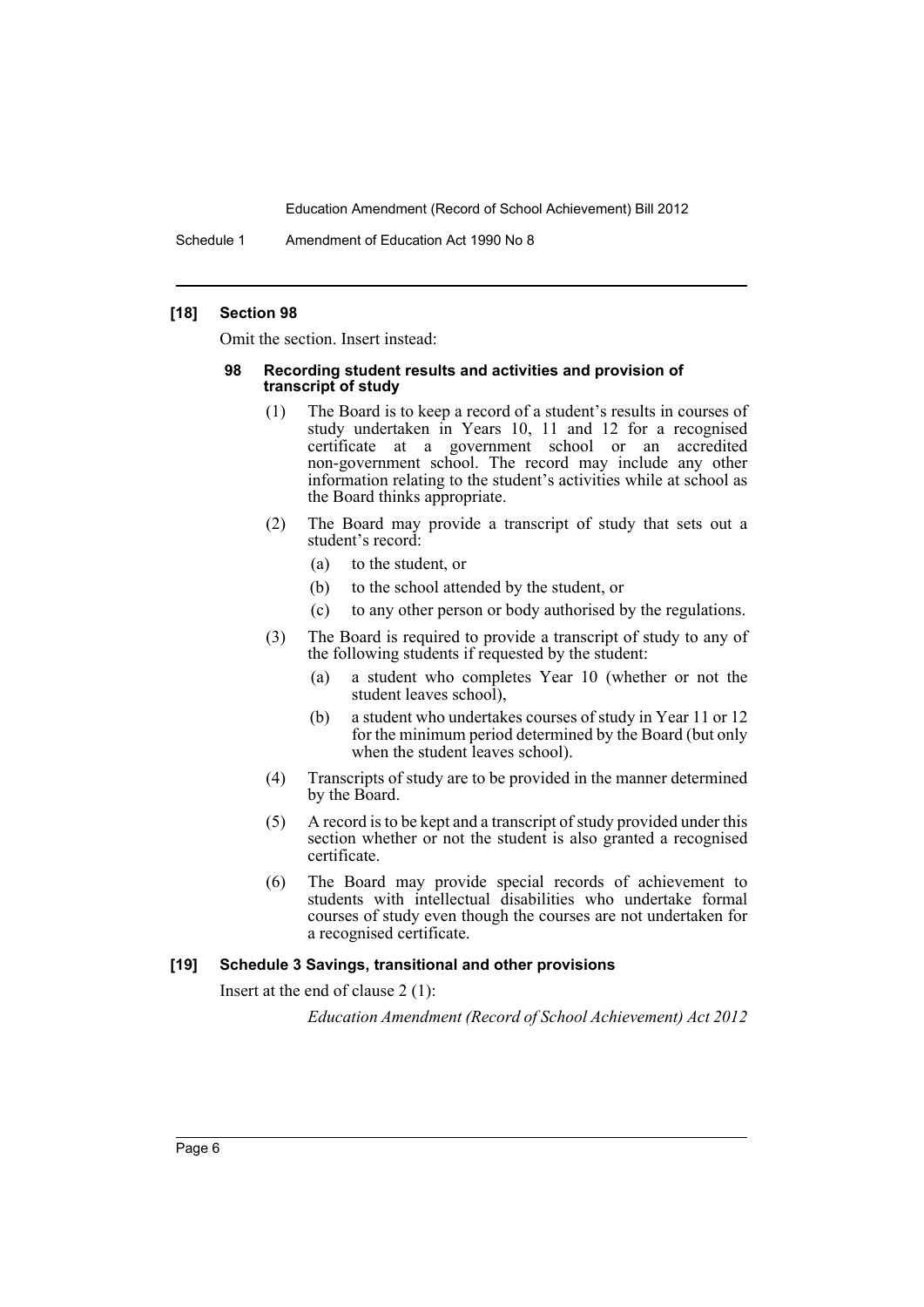Amendment of Education Act 1990 No 8 Schedule 1

#### **[20] Schedule 3**

Insert at the end of the Schedule with appropriate Part and clause numbers:

# **Part Provisions consequent on enactment of Education Amendment (Record of School Achievement) Act 2012**

#### **Application of amendments to students in Year 11 or Year 12**

The amendments made by the *Education Amendment (Record of School Achievement) Act 2012* do not apply in relation to Year 11 or Year 12 students in 2012 or Year 12 students in 2013.

#### **Continuation of accreditation of non-government schools**

The amendments made to Division 1 of Part 8 of this Act by the *Education Amendment (Record of School Achievement) Act 2012* do not affect any accreditation in force immediately before the commencement of those amendments. Any such accreditation for the purposes of presenting candidates for the School Certificate is taken to be an accreditation for the purposes of presenting candidates for the Record of School Achievement.

#### **Continuation of curriculum for School Certificate candidates**

The amendment made to section 11 of this Act by the *Education Amendment (Record of School Achievement) Act 2012* does not affect the curriculum during Year 7 to Year 10 for students who are candidates for the School Certificate that is in force immediately before the commencement of that amendment. Any such curriculum is (until duly changed) the curriculum during Year 7 to Year 10 for students who are candidates for the Record of School Achievement.